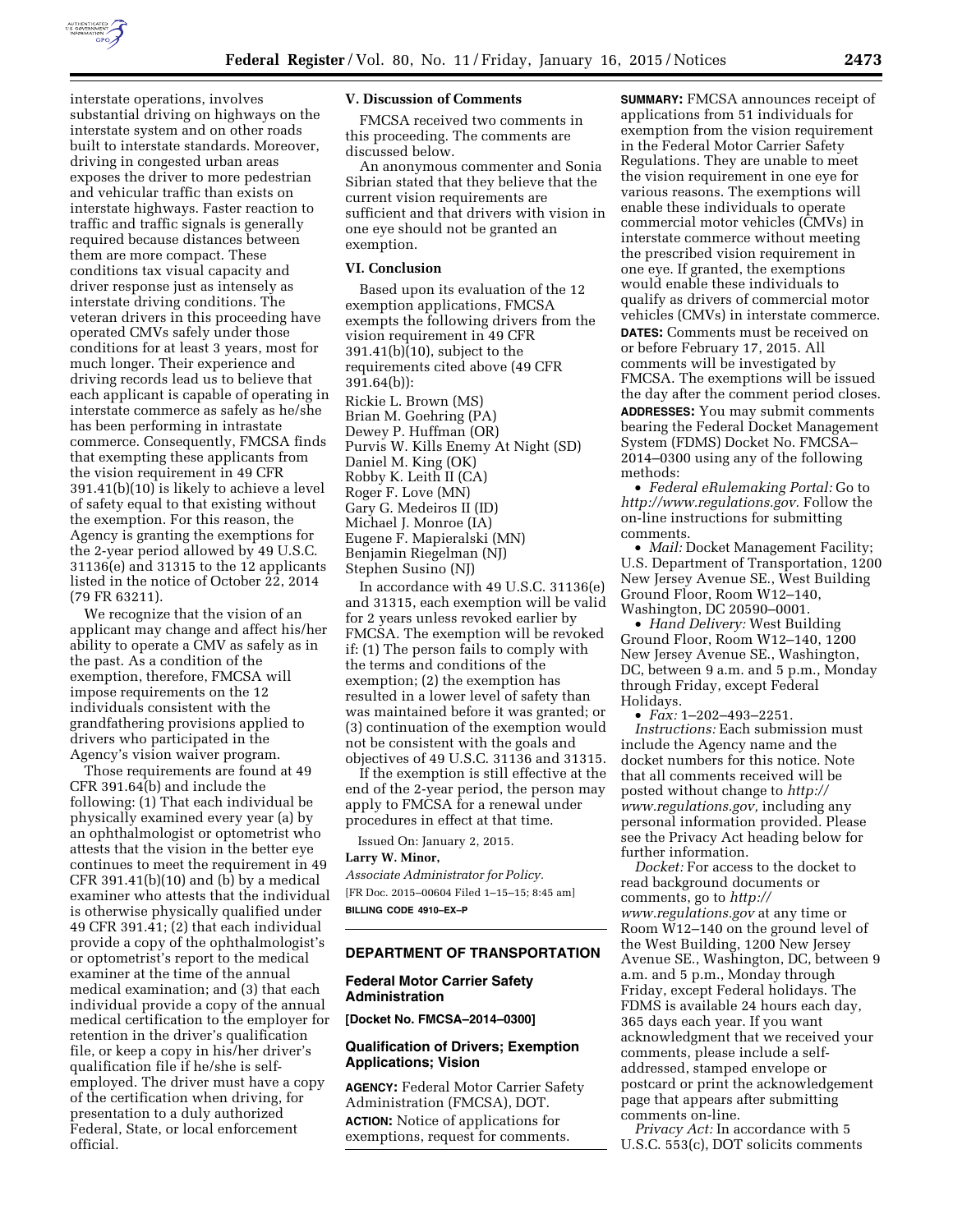from the public to better inform its rulemaking process. DOT posts these comments, without edit, including any personal information the commenter provides, to *[www.regulations.gov,](http://www.regulations.gov)* as described in the system of records notice (DOT/ALL–14 FDMS), which can be reviewed at *[www.dot.gov/privacy.](http://www.dot.gov/privacy)* 

## **FOR FURTHER INFORMATION CONTACT:**

Elaine M. Papp, R.N., Chief, Medical Programs Division, (202) 366–4001, *[fmcsamedical@dot.gov,](mailto:fmcsamedical@dot.gov)* FMCSA, Department of Transportation, 1200 New Jersey Avenue SE., Room W64– 224, Washington, DC 20590–0001. Office hours are from 8:30 a.m. to 5 p.m., Monday through Friday, except Federal holidays. If you have questions regarding viewing or submitting material to the docket, contact Docket Services, telephone (202) 366–9826. **SUPPLEMENTARY INFORMATION:** 

## **I. Background**

Under 49 U.S.C. 31136(e) and 31315, FMCSA may grant an exemption from the Federal Motor Carrier Safety Regulations for a 2-year period if it finds ''such exemption would likely achieve a level of safety that is equivalent to or greater than the level that would be achieved absent such exemption.'' FMCSA can renew exemptions at the end of each 2-year period. The 51 individuals listed in this notice have each requested such an exemption from the vision requirement in 49 CFR 391.41(b)(10), which applies to drivers of CMVs in interstate commerce. Accordingly, the Agency will evaluate the qualifications of each applicant to determine whether granting an exemption will achieve the required level of safety mandated by statute.

# **II. Qualifications of Applicants**

#### *David C. Berger*

Mr. Berger, 52, has had refractive amblyopia in his left eye since childhood. The visual acuity in his right eye is 20/20, and in his left eye, 20/200. Following an examination in 2014, his optometrist stated, ''I certify in my medical opinion that David Berger has sufficient vision to perform driving task required to operate a commercial vehicle.'' Mr. Berger reported that he has driven straight trucks for 29 years, accumulating 165,300 miles. He holds a Class B CDL from Pennsylvania. His driving record for the last 3 years shows no crashes and no convictions for moving violations in a CMV.

# *Phillip J. Boes*

Mr. Boes, 66, has had amblyopia in his right eye since childhood. The visual acuity in his right eye is 20/200,

and in his left eye, 20/30. Following an examination in 2014, his ophthalmologist stated, ''You have been actively driving as a commercial truck driver for years without difficulty and this particular visual issue has not changed over the years. You are qualified in my opinion to continue driving on a commercial basis.'' Mr. Boes reported that he has driven tractortrailer combinations for 36 years, accumulating 3.6 million miles. He holds a Class A CDL from Minnesota. His driving record for the last 3 years shows no crashes and no convictions for moving violations in a CMV.

## *Ronald Bostick*

Mr. Bostick, 56, has a corneal scar in his right eye due to a traumatic incident in childhood. The visual acuity in his right eye is no light perception, and in his left eye, 20/20. Following an examination in 2014, his optometrist stated, ''In my opinion, he does have sufficient vision required to perform driving tasks of a commercial vehicle.'' Mr. Bostick reported that he has driven straight trucks for 13 years, accumulating 26,000 miles. He holds an operator's license from South Carolina. His driving record for the last 3 years shows no crashes and no convictions for moving violations in a CMV.

# *Raymond L. Bradshaw*

Mr. Bradshaw, 53, has had a macular scar in his right eye since childhood. The visual acuity in his right eye is 20/ 200, and in his left eye, 20/30. Following an examination in 2014, his optometrist stated, ''Px [*sic*] does have sufficient vision to operate a commercial vehicle.'' Mr. Bradshaw reported that he has driven tractortrailer combinations for 16 years, accumulating 1.92 million miles. He holds a Class A CDL from Texas. His driving record for the last 3 years shows no crashes and one conviction for a moving violation in a CMV; he exceeded the speed limit by 14 mph.

#### *Ricky D. Cain*

Mr. Cain, 54, has had an advanced cataract in his left eye since childhood. The visual acuity in his right eye is 20/ 20, and in his left eye, light perception. Following an examination in 2014, his optometrist stated, ''Mr. Cain has excellent vision in his right eye and can operate a commercial vehicle and perform driving tasks.'' Mr. Cain reported that he has driven straight trucks for 30 years, accumulating 15,000 miles, and tractor-trailer combinations for 30 years, accumulating 1.88 million miles. He holds a Class A CDL from New Mexico. His driving record for the

last 3 years shows no crashes and no convictions for moving violations in a CMV.

# *Jeffrey L. Coachman*

Mr. Coachman, 50, has had esotropia with amblyopia in his left eye since childhood. The visual acuity in his right eye is 20/20, and in his left eye, 20/200. Following an examination in 2014, his ophthalmologist stated, ''He has had long standing Left Esotropia [sic] or a crossed eye with Amblyopia [sic] of 20/ 200 in his left eye . . . It is my opinion that he can safely drive and operate a commercial vehicle.'' Mr. Coachman reported that he has driven straight trucks for 20 years, accumulating 500,000 miles, and tractor-trailer combinations for 22 years, accumulating 440,000 miles. He holds a Class AM CDL from New York. His driving record for the last 3 years shows one crash, to which he did contribute and for which he was cited, and no convictions for moving violations in a CMV.

# *Dewayne L. Cunningham*

Mr. Cunningham, 48, has aphakia and corneal scars in his left eye due to a traumatic incident in 1988. The visual acuity in his right eye is 20/15, and in his left eye, hand motion. Following an examination in 2014, his optometrist stated, ''Mr. Cunningham does have sufficient vision and can operate a Commercial Vehicle. [*sic*]'' Mr. Cunningham reported that he has driven straight trucks for six years, accumulating 180,000 miles, and tractor-trailer combinations for 9 years, accumulating 495,000 miles. He holds a Class AM CDL from Illinois. His driving record for the last 3 years shows no crashes and no convictions for moving violations in a CMV.

# *Robert W. Cushing*

Mr. Cushing, 60, has had atypical macular degeneration in his left eye since 2006. The visual acuity in his right eye is 20/20, and in his left eye, 20/60. Following an examination in 2014, his ophthalmologist stated, ''His visual deficiency is stable, and it is being controlled with injections for Eylea on an as-needed basis. I believe that with continued care and, barring any unforeseen complications, Mr. Cushing should be able to perform driving tasks required to operate a commercial vehicle.'' Mr. Cushing reported that he has driven straight trucks for 38 years, accumulating 950,000 miles. He holds a Class A CDL from New Hampshire. His driving record for the last 3 years shows no crashes and no convictions for moving violations in a CMV.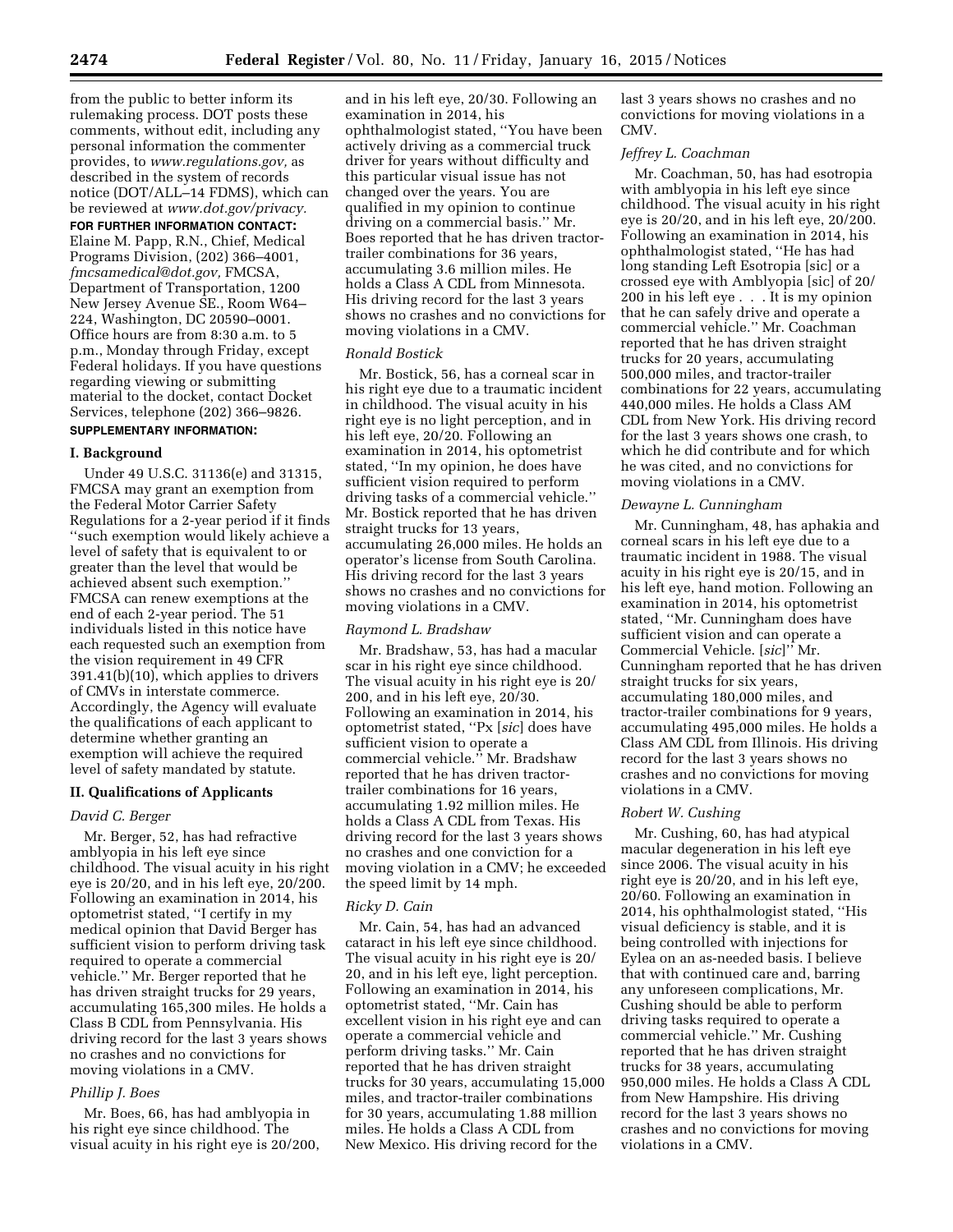# *Joel K. Cutchin*

Mr. Cutchin, 51, has a prosthetic right eye due to a traumatic incident in 1976. The visual acuity in his right eye is no light perception, and in his left eye, 20/ 20. Following an examination in 2014, his optometrist stated, ''His vision is certainly good and stable enough to operate a commercial vehicle.'' Mr. Cutchin reported that he has driven straight trucks for 23 years, accumulating 1.61 million miles. He holds an operator's license from Virginia. His driving record for the last 3 years shows one crash, to which he did not contribute and was not cited, and one conviction for a moving violation in a CMV; he was cited for following too closely.

## *Keith Dionisi*

Mr. Dionisi, 49, has glaucoma in his right eye due to a traumatic incident in 2000. The visual acuity in his right eye is hand motion, and in his left eye, 20/ 20. Following an examination in 2014, his ophthalmologist stated, ''In my medical opinion, I feel that Mr. Dionisi has sufficient visual acuity as well as visual field to continue to perform his driving tasks as a commercial driver.'' Mr. Dionisi reported that he has driven tractor-trailer combinations for 24 years, accumulating 720,000 miles. He holds a Class CA CDL from Michigan. His driving record for the last 3 years shows no crashes and no convictions for moving violations in a CMV.

## *Wolfgang K. Faulkingham*

Mr. Faulkingham, 53, has had enucleation secondary to angle closure glaucoma in his right eye since 1999. The visual acuity in his right eye is no light perception, and in his left eye, 20/ 20. Following an examination in 2014, his optometrist stated, ''In my opinion, based on the excellent corrected visual acuity and full field of vision of the left eye, I feel that Mr. Faulkingham does have sufficient vision to perform the driving tasks required to operate a commercial vehicle.'' Mr. Faulkingham reported that he has driven straight trucks for 16 years, accumulating 1.12 million miles, and tractor-trailer combinations for 21 years, accumulating 1.26 million miles. He holds a Class A CDL from Maine. His driving record for the last 3 years shows no crashes and no convictions for moving violations in a CMV.

## *John D. Fortino Jr.*

Mr. Fortino, 54, has had strabismic amblyopia in his left eye since birth. The visual acuity in his right eye is 20/ 20, and in his left eye, 20/200. Following an examination in 2014, his

optometrist stated, ''In my medical opinion John has adequate visional [*sic*] function to safely perform the driving tasks to operate a commercial vehicle.'' Mr. Fortino reported that he has driven straight trucks for 33 years, accumulating 1.98 million miles. He holds a Class BM CDL from New York. His driving record for the last 3 years shows 2 crashes, in which he contributed to and was cited for one, and did not contribute and was not cited for the other, and no convictions for moving violations in a CMV.

# *Ricky J. Franklin*

Mr. Franklin, 65, has had a central retinal vein occlusion in his right eye since 2006. The visual acuity in his right eye is light perception, and in his left eye, 20/20. Following an examination in 2014, his optometrist stated, ''Rick has adequate vision to operate a commercial vehicle.'' Mr. Franklin reported that he has driven straight trucks for 48 years, accumulating 48,000 miles, and tractortrailer combinations for 44 years, accumulating 22,000 miles. He holds a Class A CDL from Oregon. His driving record for the last 3 years shows no crashes and no convictions for moving violations in a CMV.

## *James P. Gapinski*

Mr. Gapinski, 68, has had central retinal vein occlusion in his left eye since 2011. The visual acuity in his right eye is 20/20, and in his left eye, 20/200. Following an examination in 2014, his ophthalmologist stated, ''I certify that the patient has sufficient vision to perform the driving tasks required to operate a commercial vehicle.'' Mr. Gapinski reported that he has driven tractor-trailer combinations for 45 years, accumulating 6.3 million miles. He holds a Class A CDL from Minnesota. His driving record for the last 3 years shows no crashes and no convictions for moving violations in a CMV.

## *Harley D. Gray*

Mr. Gray, 26, has had refractive amblyopia in his left eye since birth. The visual acuity in his right eye is 20/ 20, and in his left eye, 20/100. Following an examination in 2014, his optometrist stated, ''Harley has refractive amblyopia in his left eye. My medical opinion is that Harley is well adapted to this condition and is capable of doing any task presented to him.'' Mr. Gray reported that he has driven straight trucks for 2 years, accumulating 5,200 miles. He holds a Class BM CDL from Illinois. His driving record for the last 3 years shows no crashes and no

convictions for moving violations in a CMV.

## *David N. Groff*

Mr. Groff, 60, has complete loss of vision in his left eye due to a traumatic incident in childhood. The visual acuity in his right eye is 20/20, and in his left eye, no light perception. Following an examination in 2014, his optometrist stated, ''Safe to operate Commercial Vehicle! Sufficient Vision demonstrated!'' Mr. Groff reported that he has driven straight trucks for 34 years, accumulating 408,000 miles, and tractor-trailer combinations for 10 years, accumulating 180,000 miles. He holds a Class AM CDL from Pennsylvania. His driving record for the last 3 years shows no crashes and no convictions for moving violations in a CMV.

## *Robert J. Hansen*

Mr. Hansen, 54, has a prosthetic left eye due to a traumatic incident in childhood. The visual acuity in his right eye is 20/20, and in his left eye, no light perception. Following an examination in 2014, his optometrist stated, ''In my opinion, Robert Hansen has sufficient vision to perform all the driving tasks required to drive a commercial vehicle.'' Mr. Hansen reported that he has driven straight trucks for 3 years, accumulating 24,000 miles. He holds an operator's license from Minnesota. His driving record for the last 3 years shows no crashes and no convictions for moving violations in a CMV.

#### *Adrian Haro*

Mr. Haro, 59, has had amblyopia in his right eye since childhood. The visual acuity in his right eye is 20/200, and in his left eye, 20/20. Following an examination in 2014, his ophthalmologist stated, ''I believe Mr. Haro's vision is sufficient to perform all the tasks necessary to operate a commercial vehicle.'' Mr. Haro reported that he has driven straight trucks for 5 years, accumulating 150,000 miles, and tractor-trailer combinations for 30 years, accumulating 2.55 million miles. He holds a Class A CDL from Colorado. His driving record for the last 3 years shows no crashes and one conviction for a moving violation in a CMV; he failed to yield to an emergency vehicle.

# *Kevin L. Himes*

Mr. Himes, 56, has had esotropia and optic nerve hypoplasia in his left eye since birth. The visual acuity in his right eye is 20/20, and in his left eye, 20/300. Following an examination in 2014, his ophthalmologist stated, ''In my medical opinion Kevin Himes has sufficient central and peripheral vision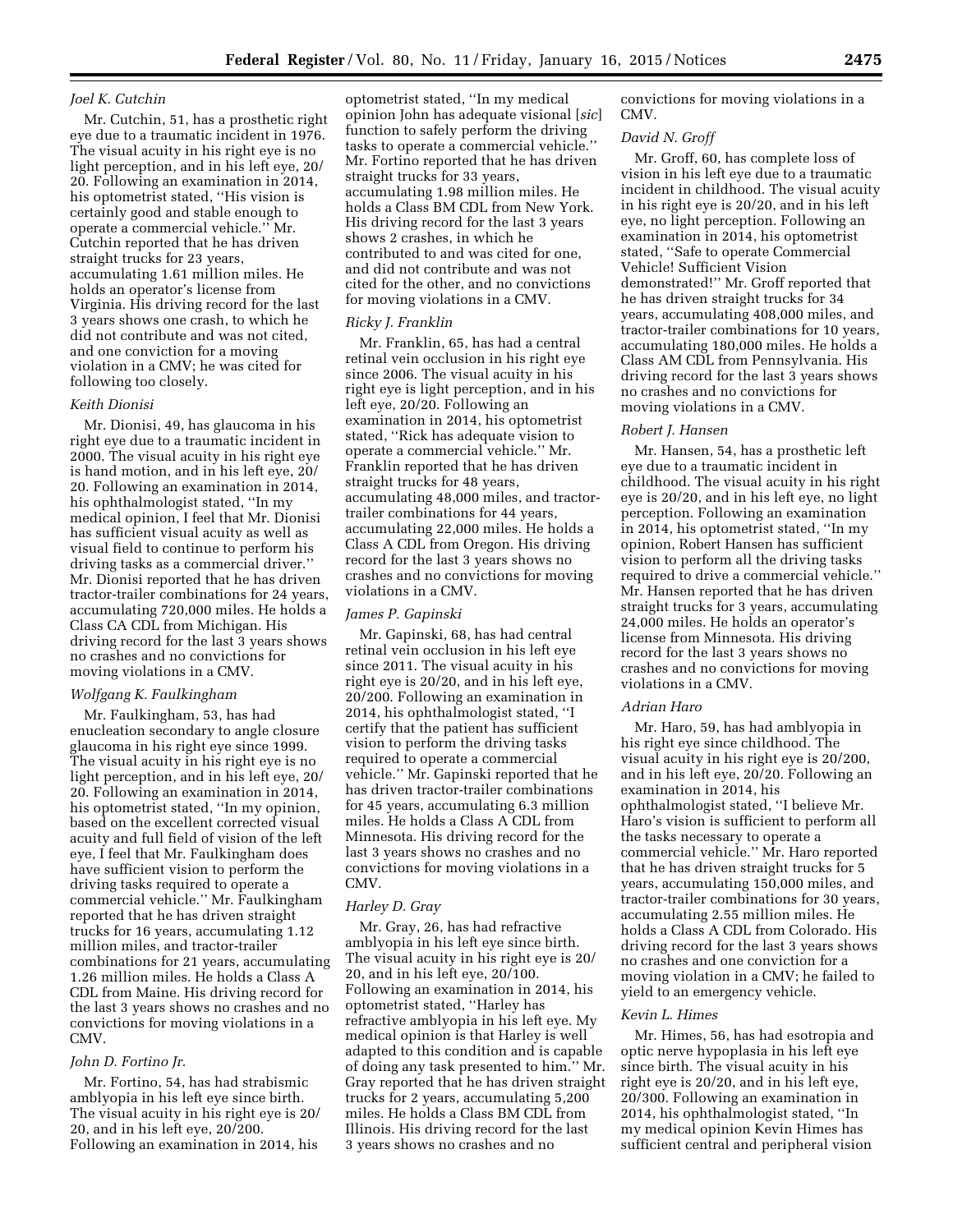to operate a commercial vehicle.'' Mr. Himes reported that he has driven straight trucks for 37 years, accumulating 1.11 million miles, and tractor-trailer combinations for 37 years, accumulating 37,000 miles. He holds a Class A CDL from Colorado. His driving record for the last 3 years shows no crashes and no convictions for moving violations in a CMV.

## *Ervin A. James, Jr.*

Mr. James, 62, has had a retinal detachment in his right eye since 1970. The visual acuity in his right eye is light perception, and in his left eye, 20/20. Following an examination in 2014, his optometrist stated, ''In my medical opinion, Mr. James has stable vision and is able to operate a commercial vehicle safely without complications or restrictions.'' Mr. James reported that he has driven straight trucks for 33 years, accumulating 346,500 miles. He holds an operator's license from North Carolina. His driving record for the last 3 years shows no crashes and no convictions for moving violations in a CMV.

## *Jeffrey G. Kalla*

Mr. Kalla, 49, has had refractive amblyopia in his left eye since birth. The visual acuity in his right eye is 20/ 20, and in his left eye, counting fingers. Following an examination in 2014, his ophthalmologist stated, ''Amblyopia OS . . . also noted are mylenated nerve fibers OS . . . decreased central acuity and mildly decreased peripheral field . . . Unlikely to interfere with his ability to safely operate a commercial vehicle.'' Mr. Kalla reported that he has driven buses for 9 years, accumulating 180,000 miles. He holds a Class C CDL from Nevada. His driving record for the last 3 years shows no crashes and no convictions for moving violations in a CMV.

# *Jackie Lee*

Mr. Lee, 48, has had a macular hole in his left eye since 2010. The visual acuity in his right eye is 20/20, and in his left eye, 20/400. Following an examination in 2014, his optometrist stated, ''In conclusion, it is my professional opinion that Mr. Lee has sufficient visual acuity and field of vision to continue operating commercial vehicle.'' Mr. Lee reported that he has driven straight trucks for 4 years, accumulating 150,000 miles, and tractor-trailer combinations for 4 years, accumulating 140,000 miles. He holds a Class A CDL from Florida. His driving record for the last 3 years shows no crashes and no convictions for moving violations in a CMV.

## *Joseph J. Lewis*

Mr. Lewis, 64, has had amblyopia in his right eye due to a traumatic incident in childhood. The visual acuity in his right eye is 20/200, and in his left eye, 20/25. Following an examination in 2014, his ophthalmologist stated, ''The patient has sufficient vision to perform the driving tasks required to operate a commercial vehicle.'' Mr. Lewis reported that he has driven straight trucks for 1 year, accumulating 30,000 miles, and tractor-trailer combinations for 12 years, accumulating 1.2 million miles. He holds a Class A CDL from Washington. His driving record for the last 3 years shows two crashes, to which he did not contribute and was not cited, and one conviction for a moving violation in a CMV; he disobeyed a road sign.

# *Keith A. Looney, Jr.*

Mr. Looney, 27, has had amblyopia in his right eye since childhood. The visual acuity in his right eye is 20/60, and in his left eye, 20/20. Following an examination in 2014, his optometrist stated, ''Based on today's findings, November 5, 2014, Keith Looney, JR. [*sic*] displayed sufficient visual ability to operate a commercial vehicle.'' Mr. Looney reported that he has driven straight trucks for 6 years, accumulating 120,000 miles. He holds an operator's license from Arkansas. His driving record for the last 3 years shows no crashes and no convictions for moving violations in a CMV.

### *Van C. Mac*

Mr. Mac, 38, has a retinal detachment in his left eye due to a traumatic incident in 1999. The visual acuity in his right eye is 20/20, and in his left eye, 20/200. Following an examination in 2014, his ophthalmologist stated, ''His vision has been stable for the past 15 years and there is no contraindication to operating a commercial vehicle.'' Mr. Mac reported that he has driven straight trucks for 15 years, accumulating 195,000 miles. He holds an operator's license from Illinois. His driving record for the last 3 years shows no crashes and no convictions for moving violations in a CMV.

## *Michael P. McCabe*

Mr. McCabe, 56, has decreased vision and loss of central field in his left eye due to a traumatic incident in childhood. The visual acuity in his right eye is 20/20, and in his left eye, 20/400. Following an examination in 2014, his ophthalmologist stated, ''I hereby certify that, in my medical opinion, Mr. Mc Cabe [*sic*] has sufficient vision to perform driving tasks required to

operate a commercial vehicle.'' Mr. McCabe reported that he has driven straight trucks for 6.5 years, accumulating 4,550 miles. He holds a chauffer's license from Michigan. His driving record for the last 3 years shows no crashes and no convictions for moving violations in a CMV.

# *Chris D. McCance*

Mr. McCance, 50, has had myopic macular degeneration in his right eye since 2002. The visual acuity in his right eye is 20/100, and in his left eye, 20/20. Following an examination in 2014, his ophthalmologist stated, ''It is my medical opinion that he has sufficient vision to drive a commercial vehicle.'' Mr. McCance reported that he has driven straight trucks for 17 years, accumulating 425,000 miles. He holds a Class CM CDL from Illinois. His driving record for the last 3 years shows no crashes and no convictions for moving violations in a CMV.

### *Michael W. McCann*

Mr. McCann, 54, has had amblyopia in his right eye since childhood. The visual acuity in his right eye is 20/400, and in his left eye, 20/20. Following an examination in 2014, his optometrist stated, ''His present visual status is sufficient to perform driving tasks required to operate a commercial vehicle.'' Mr. McCann reported that he has driven straight trucks for 19 years, accumulating 570,000 miles. He holds a Class M CDL from Virginia. His driving record for the last 3 years shows no crashes and no convictions for moving violations in a CMV.

### *O'Dell M. McKnight*

Mr. McKnight, 77, has complete loss of vision in his right eye due to a traumatic incident in 1959. The visual acuity in his right eye is no light perception, and in his left eye, 20/40. Following an examination in 2014, his optometrist stated, ''Certifies that in his/ her medical opinion, you have sufficient vision to perform the driving tasks required to operate a commercial vehicle. OK.'' Mr. McKnight reported that he has driven tractor-trailer combinations for 47 years, accumulating 2.1 million miles. He holds a Class A CDL from South Carolina. His driving record for the last 3 years shows no crashes and no convictions for moving violations in a CMV.

### *Anthony R. Melton*

Mr. Melton, 44, has had amblyopia in his left eye since childhood. The visual acuity in his right eye is 20/20, and in his left eye, 20/70. Following an examination in 2014, his optometrist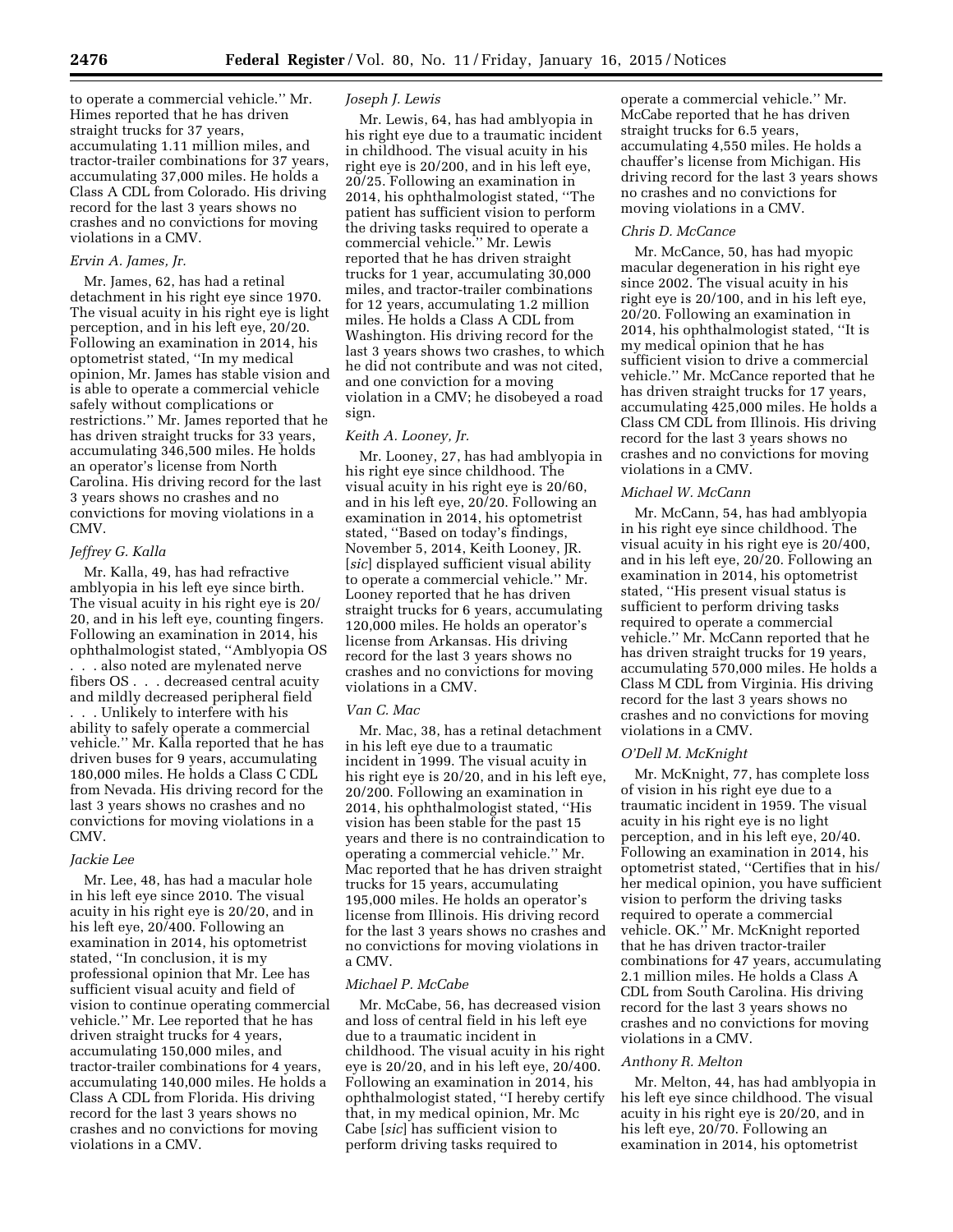stated, ''His visual deficiency is called amblyopia and has likely been present for many years . . . In my opinion Mr. Melton is capable of operating a commercial vehicle.'' Mr. Melton reported that he has driven straight trucks for 2.5 years, accumulating 4,680 miles. He holds a Class D CDL from South Carolina. His driving record for the last 3 years shows no crashes and no convictions for moving violations in a  $CMV$ 

# *Preston S. Nehring*

Mr. Nehring, 55, has had complete loss of vision due to a retinal vein occlusion in his left eye since 2010. The visual acuity in his right eye is 20/20, and in his left eye, light perception. Following an examination in 2014, his ophthalmologist stated, ''In my medical opinion, he has sufficient vision to drive a commercial vehicle using his right eye.'' Mr. Nehring reported that he has driven tractor-trailer combinations for 34 years, accumulating 5.3 million miles. He holds a Class A CDL from Florida. His driving record for the last 3 years shows no crashes and no convictions for moving violations in a CMV.

# *Dennis J. Oie*

Mr. Oie, 55, has had exotropia in his right eye since childhood. The visual acuity in his right eye is 20/400, and in his left eye, 20/20. Following an examination in 2014, his optometrist stated, ''In my medical opinion, Dennis Oie has sufficient vision to perform the driving tasks required to operate a commercial vehicle.'' Mr. Oie reported that he has driven straight trucks for 30 years, accumulating 1.5 million miles. He holds a Class A CDL from Minnesota. His driving record for the last 3 years shows no crashes and no convictions for moving violations in a CMV.

### *Orlan R. Ott*

Mr. Ott, 71, has had ischemic optic neuropathy in his left eye since 1995. The visual acuity in his right eye is 20/ 20, and in his left eye, 20/50. Following an examination in 2014, his optometrist stated, ''In my opinion Mr. Ott has sufficient stable vision to operate a commercial vehicle.'' Mr. Ott reported that he has driven straight trucks for 50 years, accumulating 250,000 miles, and tractor-trailer combinations for 50 years, accumulating 375,000 miles. He holds a Class A CDL from Iowa. His driving record for the last 3 years shows no crashes and no convictions for moving violations in a CMV.

## *Rodney W. Phelps*

Mr. Phelps, 49, has had refractive amblyopia in his right eye since childhood. The visual acuity in his right eye is 20/400, and in his left eye, 20/20. Following an examination in 2014, his optometrist stated, ''In my medical opinion, Mr. Phelp's [*sic*] has sufficient vision to perform the driving tasks required to operate a commercial vehicle.'' Mr. Phelps reported that he has driven straight trucks for 22 years, accumulating 422,400 miles. He holds an operator's license from Kentucky. His driving record for the last 3 years shows no crashes and no convictions for moving violations in a CMV.

# *Leonardo Polonski*

Mr. Polonski, 61, has had high myopia and amblyopia in his right eye since birth. The visual acuity in his right eye is hand motion, and in his left eye, 20/20. Following an examination in 2014, his ophthalmologist stated, ''I certify that in my medical opinion, as an ophthalmologist and as the main provider of his eye care for the past 15 years, that Mr. Polonski has sufficient vision to perform the driving tasks required to operate a commercial vehicle.'' Mr. Polonski reported that he has driven straight trucks for 43 years, accumulating 946,000 miles. He holds a Class B CDL from Massachusetts. His driving record for the last 3 years shows no crashes and no convictions for moving violations in a CMV.

## *Don C. Powell, Jr.*

Mr. Powell, 59, has had strabismic amblyopia in his left eye since childhood. The visual acuity in his right eye is 20/20, and in his left eye, 20/400. Following an examination in 2014, his ophthalmologist stated, ''Mr. Powell has sufficient vision to perform the driving requirements to operate a commercial vehicle.'' Mr. Powell reported that he has driven buses for 3 years, accumulating 126,000 miles. He holds a Class B CDL from New York. His driving record for the last 3 years shows no crashes and no convictions for moving violations in a CMV.

#### *Luis A. Ramos*

Mr. Ramos, 53, has had strabismic amblyopia and exotropia in his left eye since childhood. The visual acuity in his right eye is 20/20, and in his left eye, 20/200. Following an examination in 2014, his optometrist stated, ''The visual deficiency that the patient has in the left eye is stable, and it is in my professional opinion that this patient would be able to perform the functions of commercial vehicle operation.'' Mr. Ramos reported that he has driven straight trucks for 30

years, accumulating 1.2 million miles. He holds a Class A CDL from Florida. His driving record for the last 3 years shows no crashes and one conviction for a moving violation in a CMV; he exceeded the speed limit by 15 mph.

#### *Kevin C. Rich*

Mr. Rich, 60, has had retinal vascular occlusion in his right eye since 2009. The visual acuity in his right eye is 20/ 200, and in his left eye, 20/15. Following an examination in 2014, his optometrist stated, ''It is my professional opinion that he can safely operate a commercial vehicle with his current glasses.'' Mr. Rich reported that he has driven tractor-trailer combinations for 25 years, accumulating 937,500 miles. He holds a Class A CDL from North Carolina. His driving record for the last 3 years shows no crashes and no convictions for moving violations in a CMV.

# *Ronald D. Schwab*

Mr. Schwab, 63, has had amblyopia in his right eye since childhood. The visual acuity in his right eye is 20/150, and in his left eye, 20/20. Following an examination in 2014, his optometrist stated, ''In my opinion Ronald has sufficient vision to operate a commercial vehicle.'' Mr. Schwab reported that he has driven straight trucks for 10 years, accumulating 300,000 miles, and tractor-trailer combinations for 30 years, accumulating 2.48 million miles. He holds a Class A CDL from Minnesota. His driving record for the last 3 years shows no crashes and one conviction for a moving violation in a CMV; he exceeded the speed limit by 15 mph.

## *Gary W. Shelton, Jr.*

Mr. Shelton, 41, has had a full thickness macular hole in his left eye since 1991. The visual acuity in his right eye is 20/20, and in his left eye, 20/100. Following an examination in 2014, his ophthalmologist stated, ''Yes in my medical opinion Mr. Shelton has sufficient vision to drive a commercial vehicle.'' Mr. Shelton reported that he has driven straight trucks for 22 years, accumulating 110,000 miles, and tractor-trailer combinations for one year, accumulating 7,500 miles. He holds a Class A CDL from Florida. His driving record for the last 3 years shows no crashes and no convictions for moving violations in a CMV.

### *Gerardo Silva*

Mr. Silva, 35, has had refractive amblyopia in his left eye since childhood. The visual acuity in his right eye is 20/20, and in his left eye, 20/100.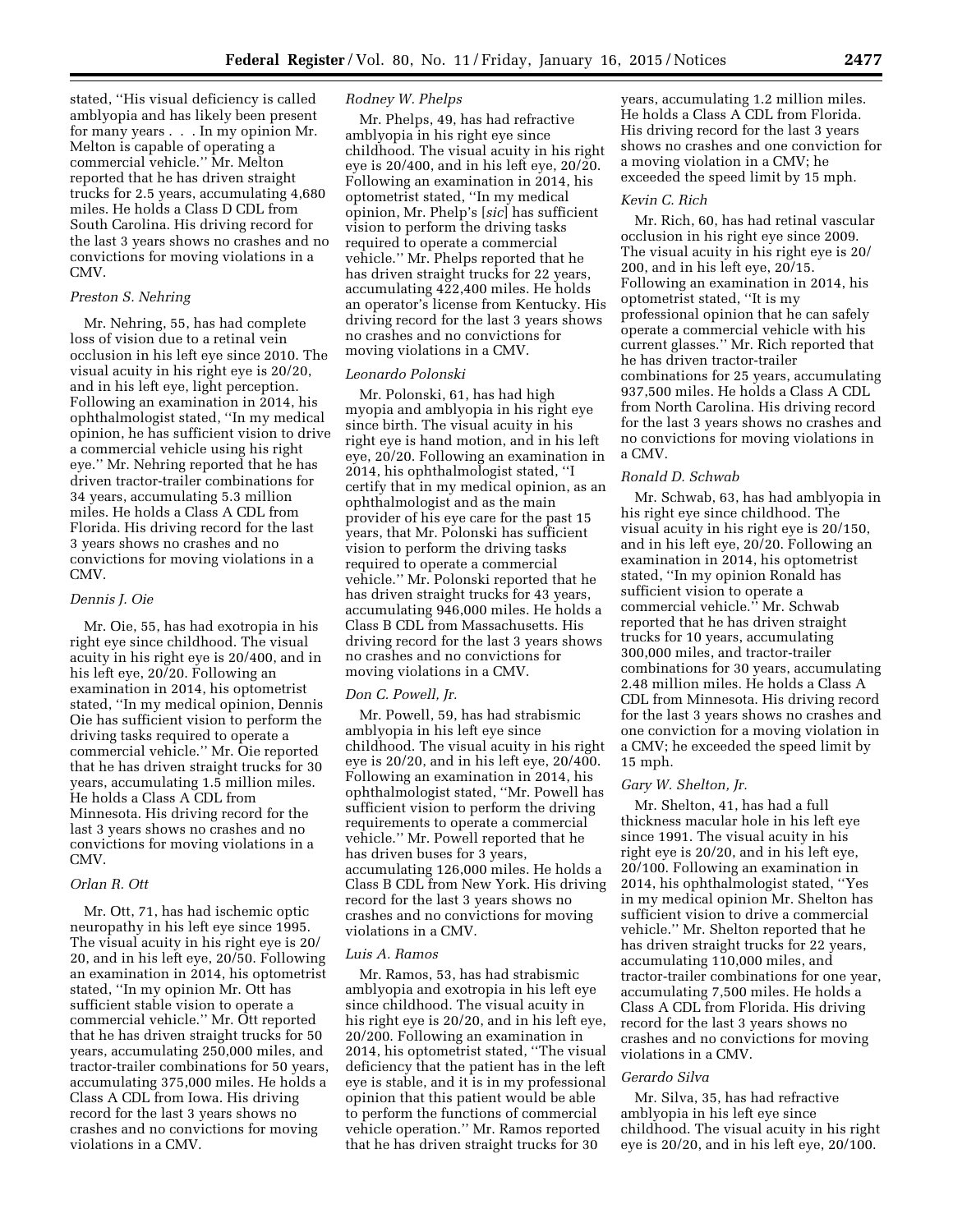Following an examination in 2014, his optometrist stated, ''It is in my professional opinion that Gerardo Silva meets requirements to drive a commercial vehicle equipped with side view mirrors on both right and left sides.'' Mr. Silva reported that he has driven straight trucks for 14 years, accumulating 18,200 miles. He holds an operator's license from Illinois. His driving record for the last 3 years shows no crashes and no convictions for moving violations in a CMV.

# *James A. Spittal*

Mr. Spittal, 57, has had ophthalmic artery occluded by calcium embolus in his right eye since 1991. The visual acuity in his right eye is no light perception, and in his left eye, 20/20. Following an examination in 2014, his optometrist stated, ''I certify that Jim Spittal has sufficient vision to perform the driving tasks required to operate a commercial vehicle.'' Mr. Spittal reported that he has driven straight trucks for 12 years, accumulating 201,600 miles, and tractor-trailer combinations for 9 years, accumulating 900,000 miles. He holds a Class A CDL from Oregon. His driving record for the last 3 years shows no crashes and no convictions for moving violations in a CMV.

# *Paul J. Stewart*

Mr. Stewart, 40, has had amblyopia in his left eye since childhood. The visual acuity in his right eye is 20/20, and in his left eye, 20/200. Following an examination in 2014, his optometrist stated, ''In my medical opinion, Mr. Stewart has sufficient vision and visual field capabilities to perform the driving tasks required to operate a commercial vehicle.'' Mr. Stewart reported that he has driven tractor-trailer combinations for 17 years, accumulating 467,500 miles. He holds a Class A CDL from Colorado. His driving record for the last 3 years shows no crashes and no convictions for moving violations in a CMV.

### *David A. Stinelli*

Mr. Stinelli, 57, has complete loss of vision in his right eye due to a traumatic incident in childhood. The visual acuity in his right eye is 20/200, and in his left eye, 20/20. Following an examination in 2014, his optometrist stated, ''In the state of Pennsylvania the patient exceeds the minimal visual acuity required to operate a motor vehicle. Also, his peripheral vision exceeds 120 degrees in the horizontal meridian. It is my opinion that David can operate a commercial vehicle.'' Mr. Stinelli reported that he has driven straight

trucks for 40 years, accumulating two million miles. He holds a Class B CDL from Pennsylvania. His driving record for the last 3 years shows no crashes and no convictions for moving violations in a CMV.

### *Ingrid V. Taylor*

Ms. Taylor, 49, has had optic nerve damage due to glaucoma in her left eye since 2009. The visual acuity in her right eye is 20/20, and in her left eye, 20/50. Following an examination in 2014, her ophthalmologist stated, ''It is my medical opinion that Ms. Taylor has sufficient vision to operate a commercial vehicle.'' Ms. Taylor reported that she has driven straight trucks for 2 years, accumulating 11,000 miles, and tractor-trailer combinations for 14 years, accumulating 1.33 million miles. She holds a Class CA CDL from Michigan. Her driving record for the last 3 years shows one crash, to which she did contribute, and no convictions for moving violations in a CMV.

## *Roger A. Thein, Jr.*

Mr. Thein, 47, has had amblyopia in his right eye since birth. The visual acuity in his right eye is 20/70, and in his left eye, 20/20. Following an examination in 2014, his optometrist stated, ''I have no concerns of Roger Thein's ability to safely operate a commercial motor vehicle. His vision is stable and has been unchanged his entire life. It is my medical opinion that Roger Thein is safe to drive a commercial motor vehicle.'' Mr. Thein reported that he has driven straight trucks for 13 years, accumulating 78,000 miles. He holds an operator's license from Wisconsin. His driving record for the last 3 years shows no crashes and no convictions for moving violations in a CMV.

## *Russell E. Ward*

Mr. Ward, 57, has had strabismus amblyopia in his right eye since birth. The visual acuity in his right eye is 20/ 400, and in his left eye, 20/20. Following an examination in 2014, his optometrist stated, ''Patient Russell Ward has adequate vision to drive a 12 ft [*sic*] box truck.'' Mr. Ward reported that he has driven straight trucks for 22 years, accumulating 528,000 miles. He holds an operator's license from New Hampshire. His driving record for the last 3 years shows no crashes and no convictions for moving violations in a CMV.

## *Bobby M. Warren*

Mr. Warren, 58, has had corneal scarring in his left eye due to a traumatic incident in 1979. The visual

acuity in his right eye is 20/20, and in his left eye, light perception. Following an examination in 2014, his optometrist stated, ''Based upon my findings and medical expertise, I . . . hereby certify Bobby Warren to be visually able to safely operate a commercial motor vehicle.'' Mr. Warren reported that he has driven straight trucks for 30 years, accumulating 600,000 miles. He holds an operator's license from Kentucky. His driving record for the last 3 years shows no crashes and no convictions for moving violations in a CMV.

### *Steven E. Williams*

Mr. Williams, 44, has had optic nerve damage in his right eye due to a traumatic incident in 1991. The visual acuity in his right eye is no light perception, and in his left eye, 20/20. Following an examination in 2014, his ophthalmologist stated, ''His condition is stable and he has sufficient vision to perform the driving task required to operate a commercial vehicle.'' Mr. Williams reported that he has driven straight trucks for 6.5 years, accumulating 406,250 miles, and tractor-trailer combinations for 14 years, accumulating 945,000 miles. He holds a Class AM CDL from Georgia. His driving record for the last 3 years shows no crashes and no convictions for moving violations in a CMV.

## *Rex A. Wright*

Mr. Wright, 50, has had amblyopia in his left eye since childhood. The visual acuity in his right eye is 20/20, and in his left eye, 20/80. Following an examination in 2014, his optometrist stated, ''It is my impression that his amblyopia would not interfere with Mr. Wright's driving at this time and I feel that his commercial truck driver's license should be renewed.'' Mr. Wright reported that he has driven straight trucks for 22 years, accumulating 52,800 miles. He holds a Class B CDL from Illinois. His driving record for the last 3 years shows no crashes and no convictions for moving violations in a CMV.

### *Vantha Yeam*

Mr. Yeam, 46, has a dense cataract in his right eye due to a traumatic incident in 1990. The visual acuity in his right eye is light perception, and in his left eye, 20/30. Following an examination in 2014, his optometrist stated, ''Given these results, in my opinion he has sufficient vision and visual fields to drive a commercial vehicle, however it is up to the Department of Transportation to make the final decision.'' Mr. Yeam reported that he has driven straight trucks for 10 years,